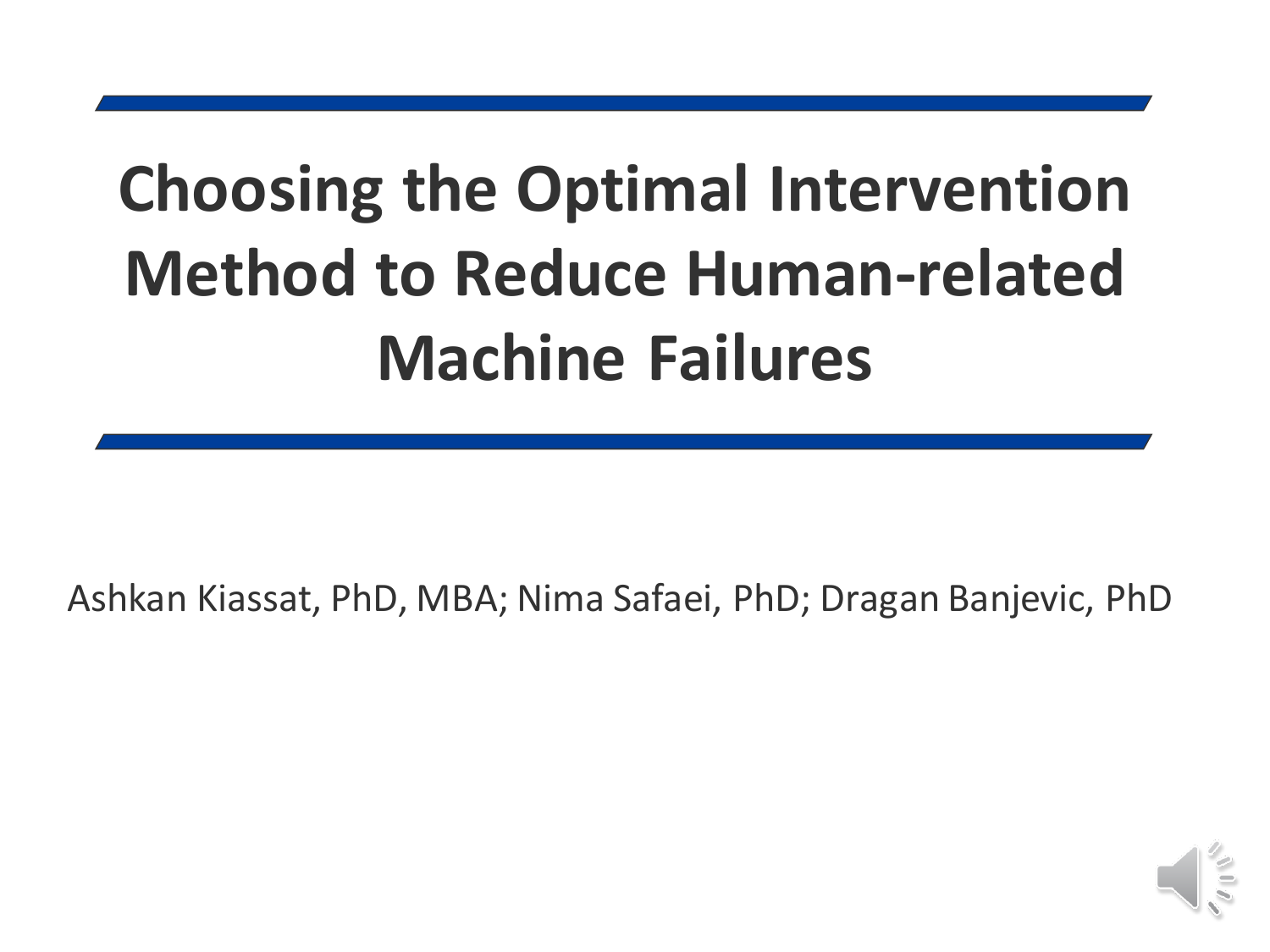#### Introduction/Main Idea

Overall goal:

• To provide a decision model that incorporates human-related factors as dynamic variables which can be influenced to positively affect system performance

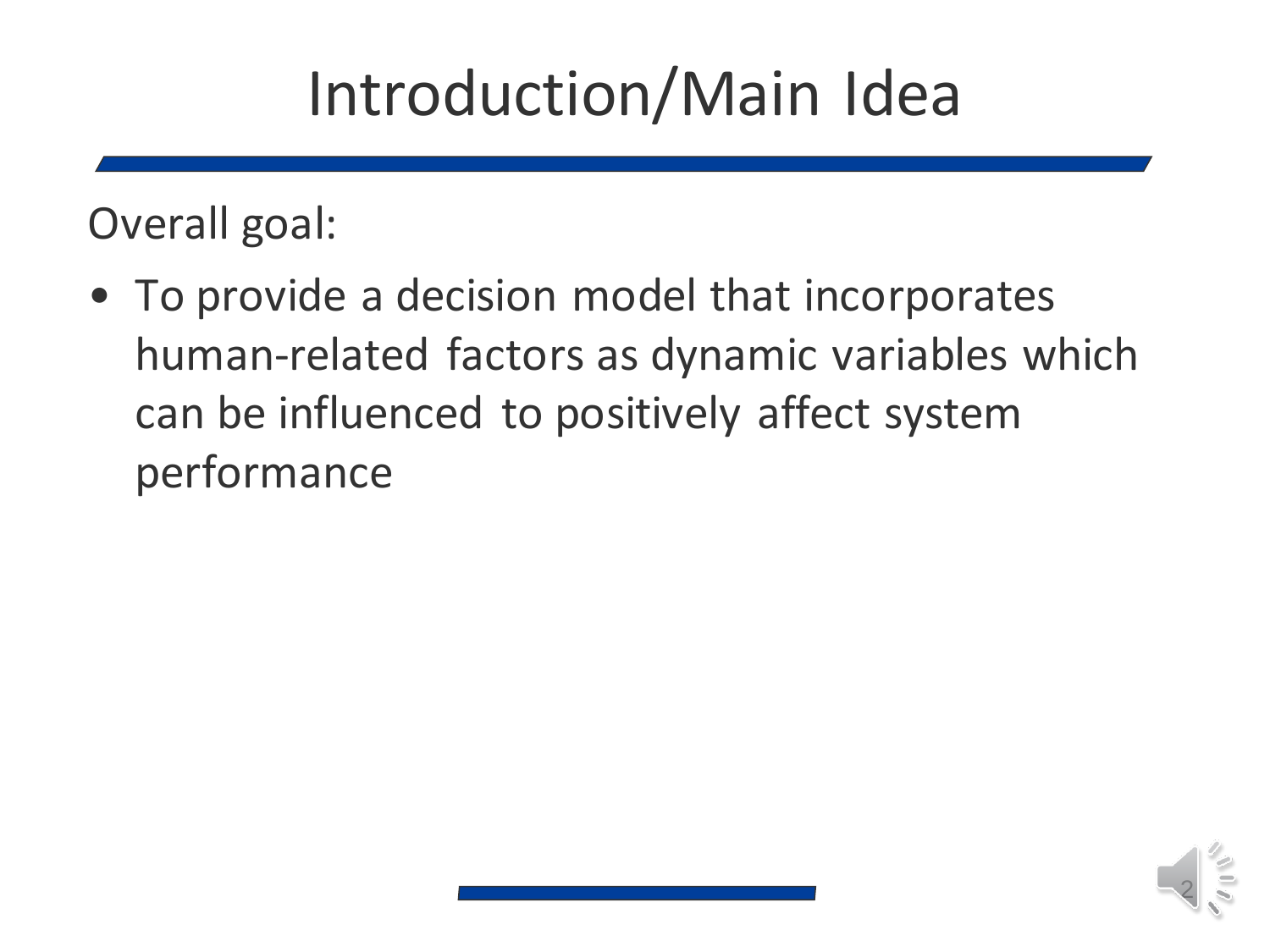# Analyzing the Risk of Failure

| <b>Quantification of Human-Related (HR) factors</b>                                     | Qualitative<br>measurements<br>turned to<br>quantitative ones |
|-----------------------------------------------------------------------------------------|---------------------------------------------------------------|
| Develop risk model that includes HR factors                                             | How much risk of<br>failure is the<br>system facing?          |
|                                                                                         |                                                               |
| Provide cost-benefit analysis for choosing among risk<br>reduction intervention methods | What is the best<br>proactive step I<br>should take?          |

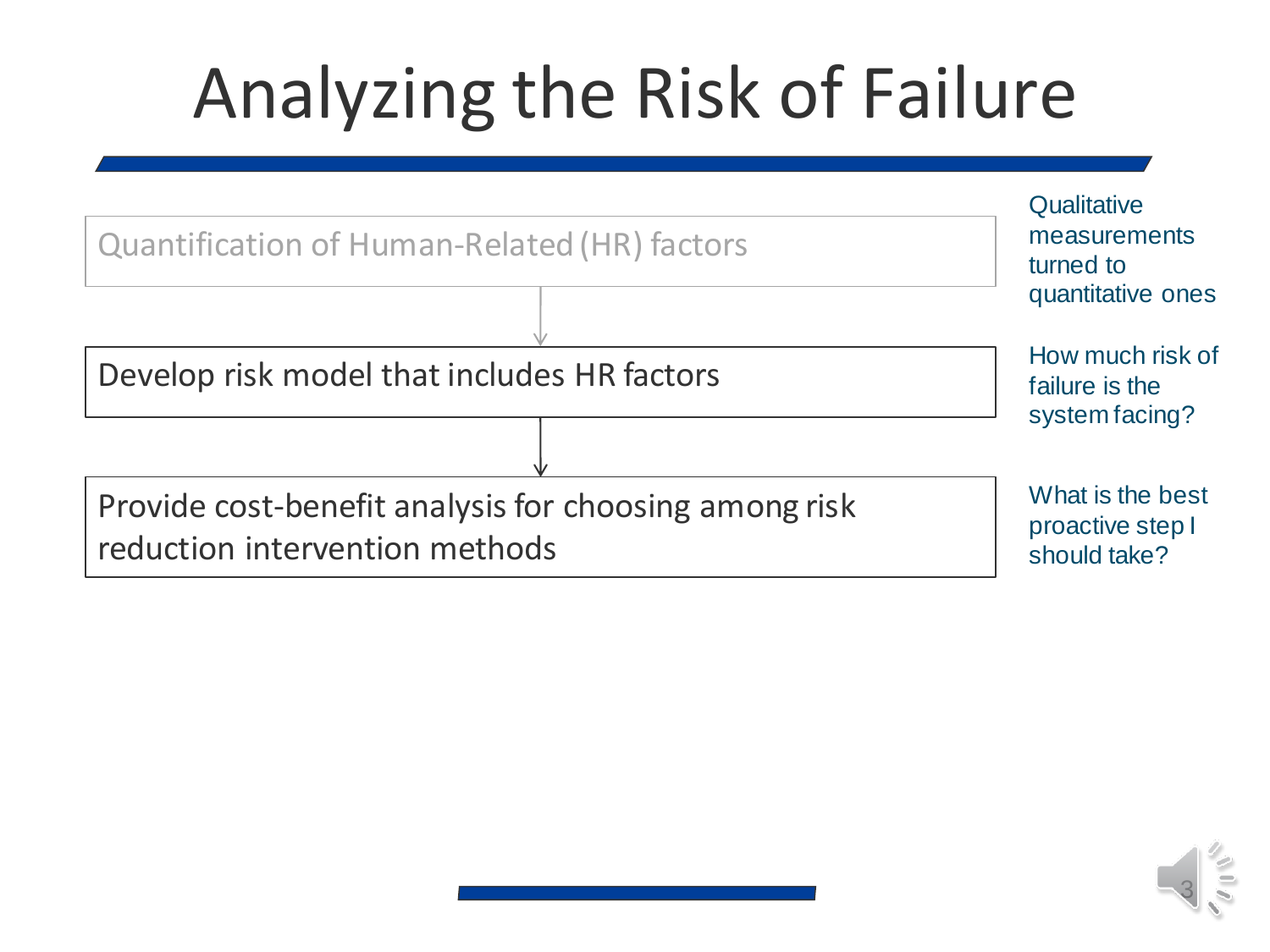#### Main Tool for Risk Model

Proportional Hazards Model (PHM):

$$
h(t,z) = \frac{\beta}{\eta} \left(\frac{t}{\eta}\right)^{\beta-1} e^{\gamma_1 z_1(t) + \ldots + \gamma_n z_n(t)}
$$

- A failure prediction model, comprising of:
	- Baseline hazard, dependant on age, and
	- A functional term, capturing effects of specific characteristics (covariates)
- Covariates may be:
	- Machine-related: ex. Iron content in lubrication oil
	- Human-related: ex. skill level

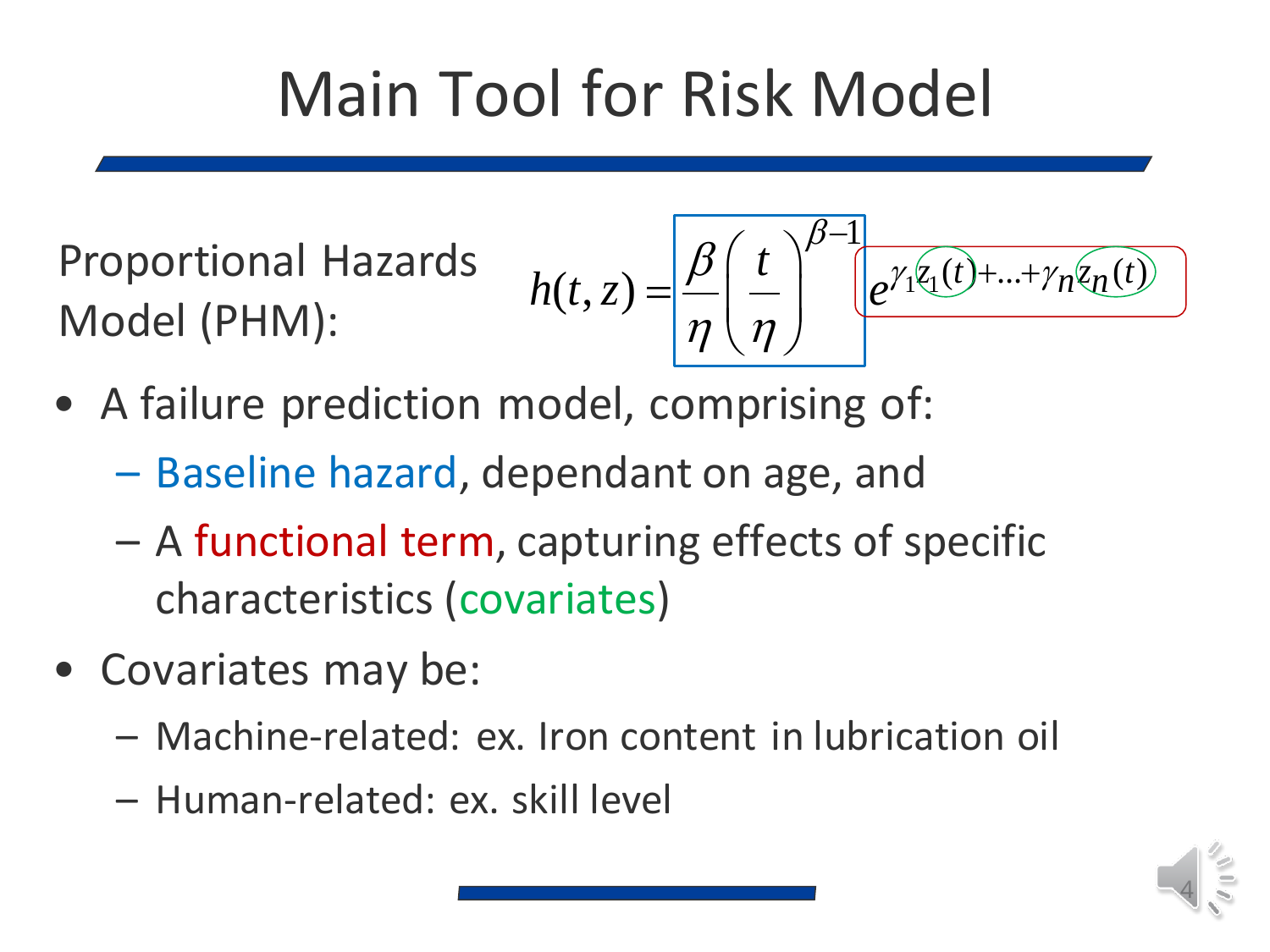# Cost-benefit Analysis

- PHM provides decision maker with idea of failure risk based on current conditions
- DM has a decision to make: intervene or do nothing
	- Also important to know which intervention method makes the most sense
- Decision is made on a financial basis

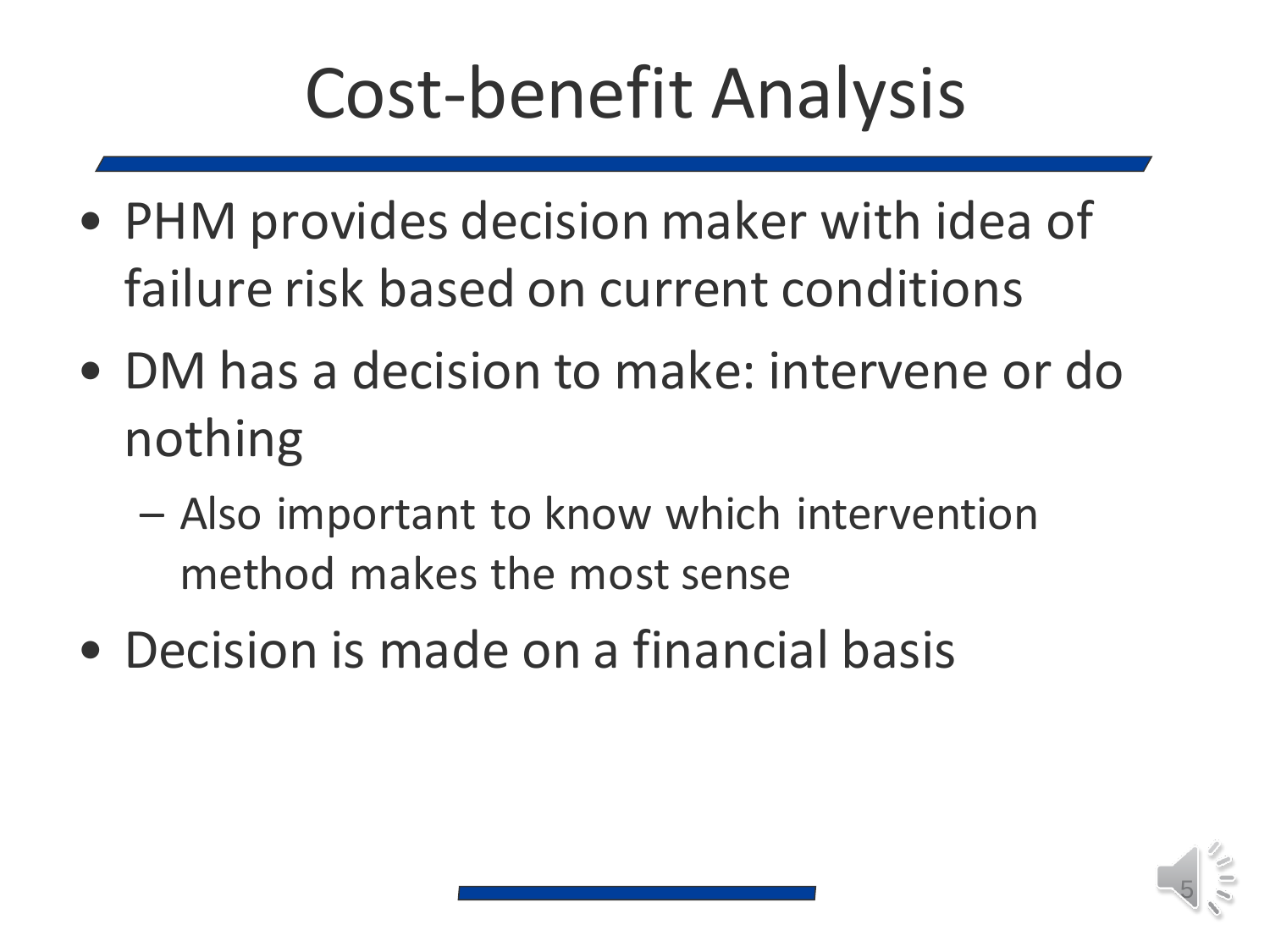#### Revenue Function

Expected revenue – expected cost

Expected net revenue for each intervention method =  
\nExpected revenue – expected cost  
\n
$$
E(C_{t,t+s}|T>t,Z,A) =
$$
\n
$$
=
$$
\n
$$
=
$$
\n
$$
=
$$
\n
$$
=
$$
\n
$$
=
$$
\n
$$
=
$$
\n
$$
=
$$
\n
$$
=
$$
\n
$$
=
$$
\n
$$
=
$$
\n
$$
=
$$
\n
$$
=
$$
\n
$$
=
$$
\n
$$
=
$$
\n
$$
=
$$
\n
$$
=
$$
\n
$$
=
$$
\n
$$
=
$$
\n
$$
=
$$
\n
$$
=
$$
\n
$$
=
$$
\n
$$
=
$$
\n
$$
=
$$
\n
$$
=
$$
\n
$$
=
$$
\n
$$
=
$$
\n
$$
=
$$
\n
$$
=
$$
\n
$$
=
$$
\n
$$
=
$$
\n
$$
=
$$
\n
$$
=
$$
\n
$$
=
$$
\n
$$
=
$$
\n
$$
=
$$
\n
$$
=
$$
\n
$$
=
$$
\n
$$
=
$$
\n
$$
=
$$
\n
$$
=
$$
\n
$$
=
$$
\n
$$
=
$$
\n
$$
=
$$
\n
$$
=
$$
\n
$$
=
$$
\n
$$
=
$$
\n
$$
=
$$
\n
$$
=
$$
\n
$$
=
$$
\n
$$
=
$$
\n
$$
=
$$
\n
$$
=
$$
\n
$$
=
$$
\n
$$
=
$$
\n
$$
=
$$
\n
$$
=
$$
\n
$$
=
$$
\n
$$
=
$$
\n
$$
=
$$
\n
$$
=
$$
\n
$$
=
$$
\n
$$
=
$$
\n
$$
=
$$
\n
$$
=
$$
\n
$$
=
$$
\n
$$
=
$$

Cost component: probability of failure

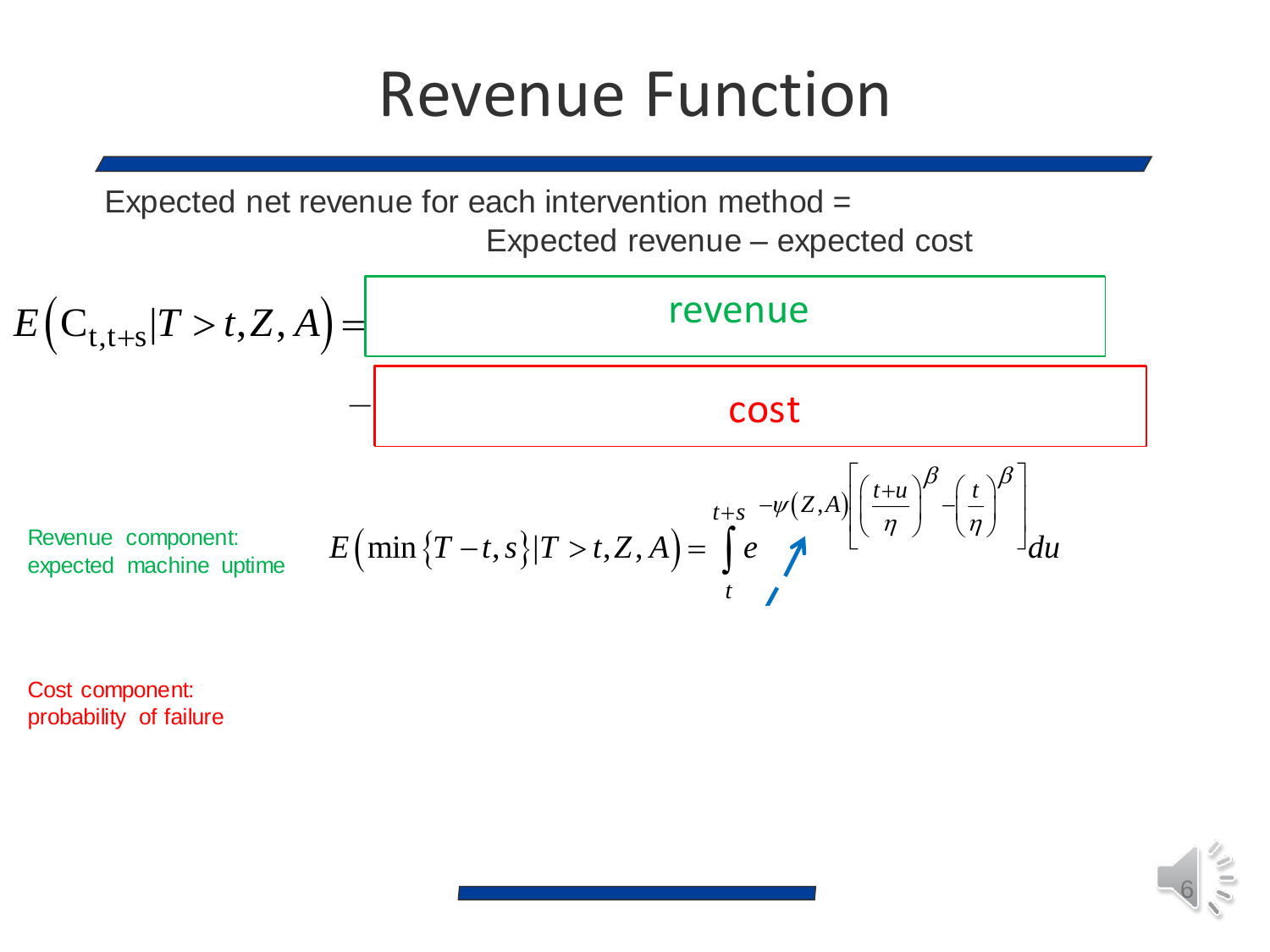#### Empirical Study

- HR factors considered:
	- Skill
		- Experience: general manufacturing knowledge, and specific gear manufacturing
		- Analytical: technical skill, specific to particular machine
		- Social: social interaction, willingness to receive/provide help
	- Shift work
	- $-$  Day of the week

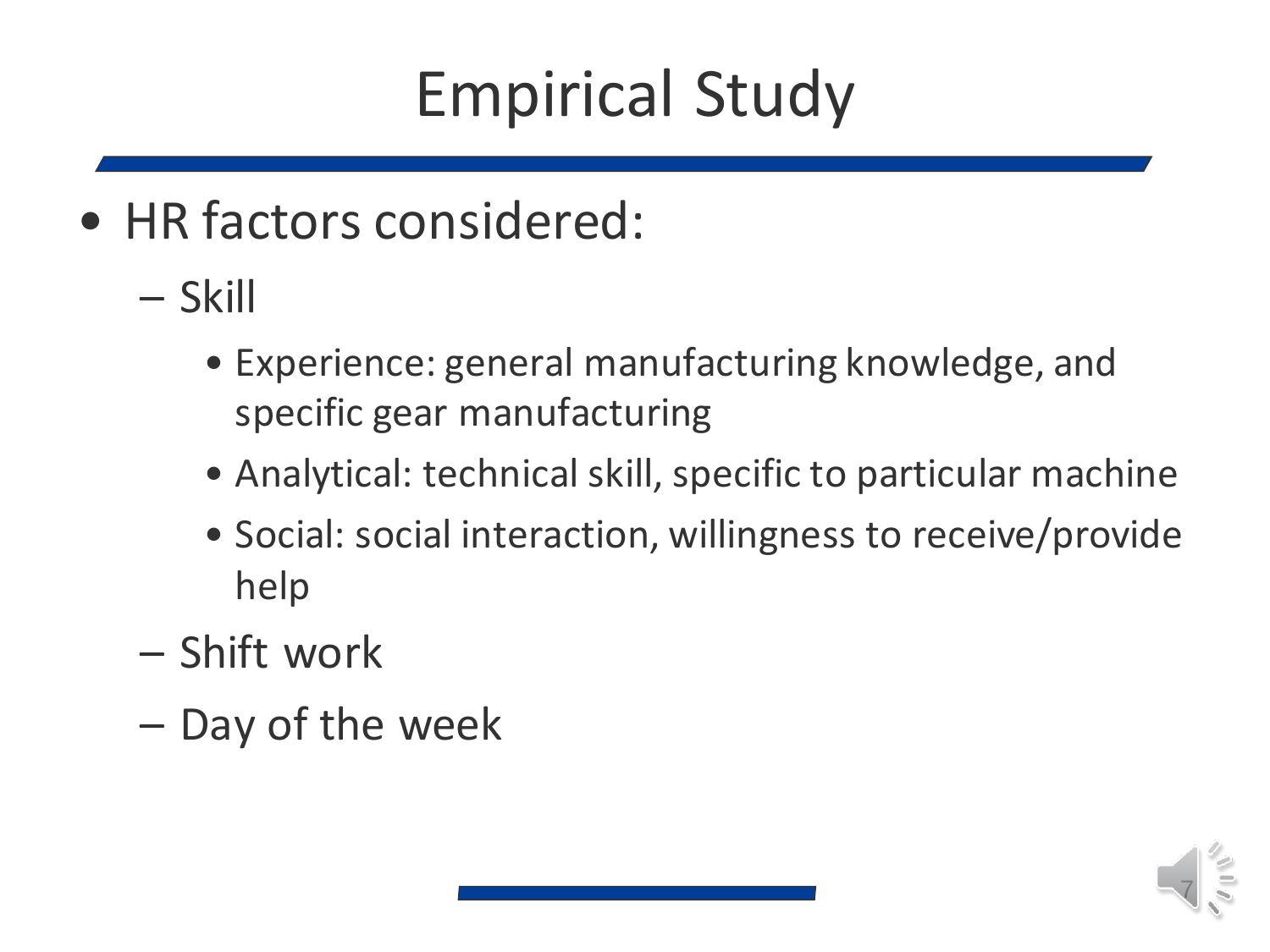### Sample Data for Developing PHM

| <b>Working Age</b> | Experience | Social | Analytical | X1             | X <sub>2</sub> | Y1           | Y2             | V <sub>1</sub> | V <sub>2</sub> |
|--------------------|------------|--------|------------|----------------|----------------|--------------|----------------|----------------|----------------|
| $\mathbf 0$        | 42.86      | 70.83  | 27.12      | $\mathbf 0$    | 1              | $\mathbf{1}$ | $\overline{0}$ | $\mathbf 1$    | $\overline{0}$ |
| 8                  | 100.00     | 77.08  | 78.67      | $\mathbf 0$    | $\overline{0}$ | $\mathbf{1}$ | $\overline{0}$ | $\mathbf{1}$   | $\Omega$       |
| 16                 | 42.86      | 41.15  | 23.05      | $\mathbf{1}$   | $\overline{0}$ | $\mathbf{1}$ | $\overline{0}$ | $\mathbf{1}$   | $\Omega$       |
| 24                 | 42.86      | 70.83  | 27.12      | $\overline{0}$ | $\mathbf{1}$   | 1            | $\overline{0}$ | $\mathbf 0$    | $\overline{0}$ |
| 32                 | 100.00     | 77.08  | 78.67      | $\overline{0}$ | $\overline{0}$ | $\mathbf{1}$ | $\overline{0}$ | $\overline{0}$ | $\Omega$       |
| 40                 | 42.86      | 41.15  | 23.05      | $\mathbf{1}$   | $\overline{0}$ | $\mathbf{1}$ | $\overline{0}$ | $\overline{0}$ | $\Omega$       |
| 48                 | 42.86      | 70.83  | 27.12      | $\overline{0}$ | $\mathbf{1}$   | $\mathbf{1}$ | $\overline{0}$ | $\overline{0}$ | $\Omega$       |
| 56                 | 100.00     | 77.08  | 78.67      | $\mathbf 0$    | $\overline{0}$ | $\mathbf 1$  | $\overline{0}$ | $\overline{0}$ | $\overline{0}$ |
| 7.5                | 42.86      | 70.83  | 27.12      | $\mathbf 0$    | $\overline{0}$ | $\mathbf{1}$ | $\overline{0}$ | $\mathbf{1}$   | $\overline{0}$ |
| 15.5               | 100.00     | 77.08  | 78.67      | $\mathbf{1}$   | $\overline{0}$ | $\mathbf{1}$ | $\overline{0}$ | $\mathbf{1}$   | $\Omega$       |
| 23.5               | 42.86      | 41.15  | 23.05      | $\overline{0}$ | $\mathbf{1}$   | 1            | $\overline{0}$ | $\overline{0}$ | $\overline{0}$ |

X1: afternoon shift or not

X2: night shift or not

Y1: "A" machine or not

Y2: "B" machine or not

V1: first day of the week or not

V2: last day of the week or not

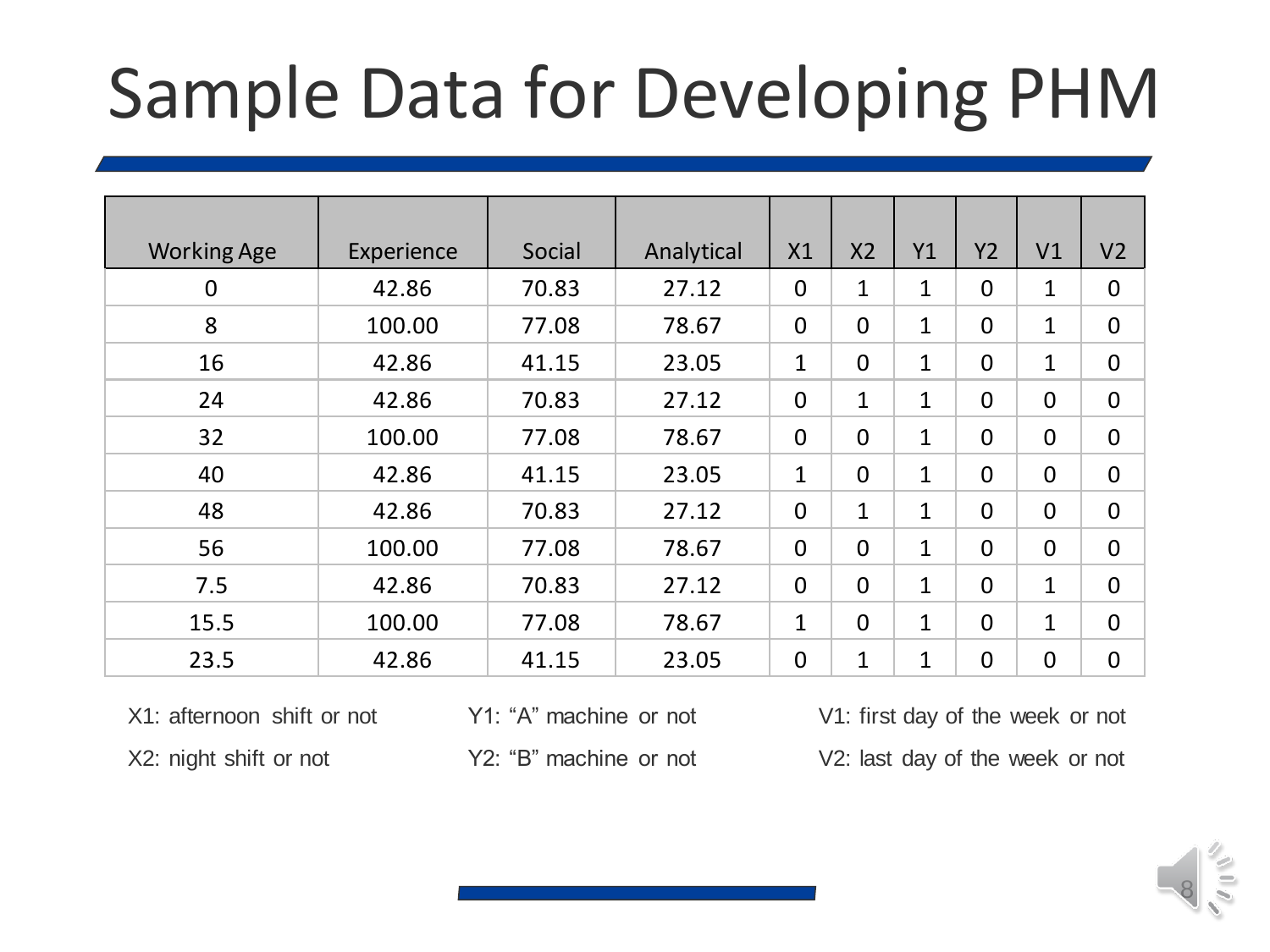### PHM obtained

 $(t, z) = \frac{1}{2.511} e^{(-0.065z_1 - 0.029z_2 + 2.490z_3 + 2.210z_4 - 0.865z_5 - 1.301z_6 + 0.977z_7)}$  $\mathcal{L}(z) = \frac{1}{2.744} e^{(-0.065z_1 - 0.029z_2 + 2.490z_3 + 2.210z_4 - 0.865z_5 - 1.301z_6 + 0.977z_7)}$  $h(t, z) = \frac{1}{2.511} e^{(-0.065z_1 - 0.029z_2 + 2.490z_3 + 2.210z_4 - 0.865z_5 - 1.301z_6 + 0.977z_7)}$  $=$ 

- $z_1$ : Social
- z<sub>2</sub>: Analytical
- *z*<sub>3</sub>: Afternoon shift or not
- $z_4$ : Night shift or not
- $z_5$ : "A" machine or not
- $z_6$ : "B" machine or not
- *z<sub>7</sub>*: First day of the week or not

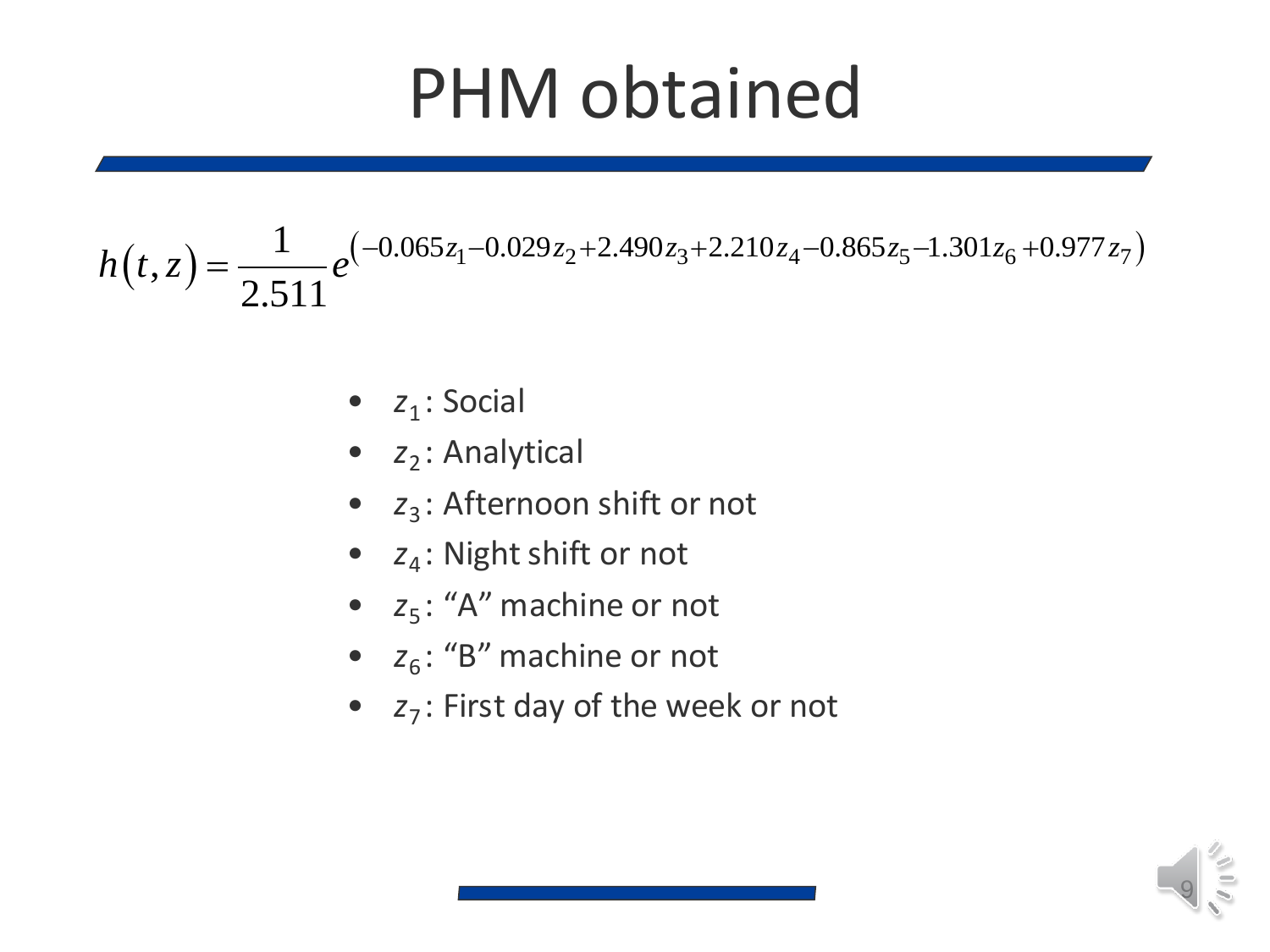### Intervention Methods

- 1. Running the production process at a slower speed
- 2. Adding a highly skilled person to the shift to provide expertise, a "Guide"

$$
E\left(C_{t,t+s}|T>t,Z,A\right) = \omega(g_1,g_2,...,g_p) \times \int_t^{t+s} e^{-\psi(Z,A)} \left[\frac{(t+u)}{\eta}\right]_{\ell}^{\beta} - \left(\frac{t}{\eta}\right)^{\beta}\right]_{\ell}^{2} du
$$

$$
-C_F \times \left(1 - e^{-\psi(Z,A)} \left[\frac{(t+s)}{\eta}\right]_{\ell}^{\beta} - \left(\frac{t}{\eta}\right)^{\beta}\right]_{\ell}^{2} - \vartheta(g_1,g_2,...,g_p)
$$

 $\psi(Z, A) = a_0 \times \exp(\sum_{j=1}^m \gamma_j A^{(j)} Z_j)$ 

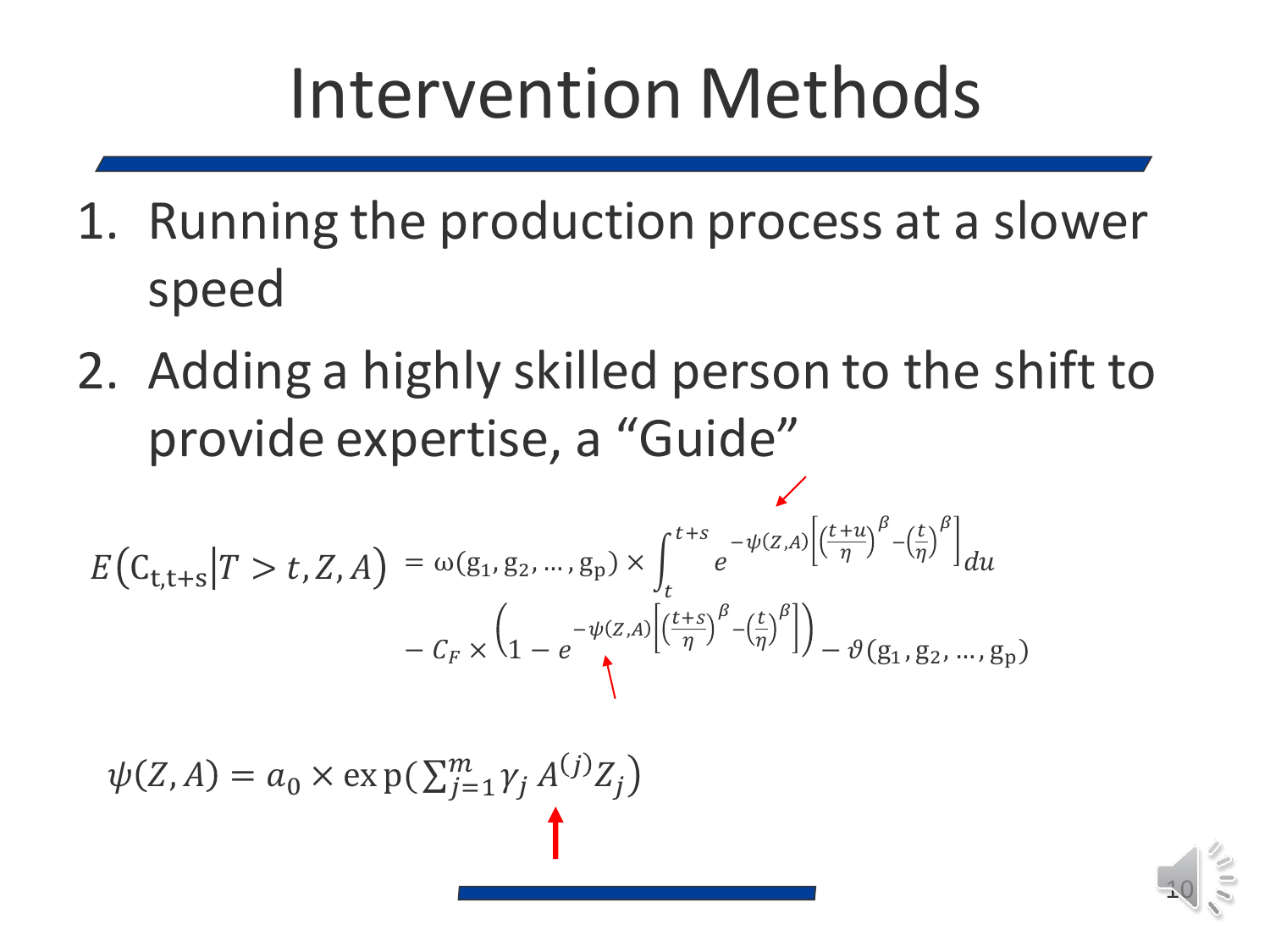### Sample Results

First afternoon shift of the week,  $z_1=62$  and  $z_2=64$ , machine C,  $t=40$ , operator's average production rate=33 pcs/hr, process rate at 50%→ 0.5\**h*(*t,z*), Guide presence → 1.25\* $z$ <sub>2</sub> , Guide cost=\$800/shift





**Scenario 1**: run at rate, add a Guide **Scenario 2**: Run at rate, no Guide **Scenario 3:** Stop Machine

(1,0): run at normal rate, no Guide ("Do nothing" option) (0.5,0): run at half rate, no guide shut machine down (0.5,1): run at half rate, add Guide run at normal rate, add Guide

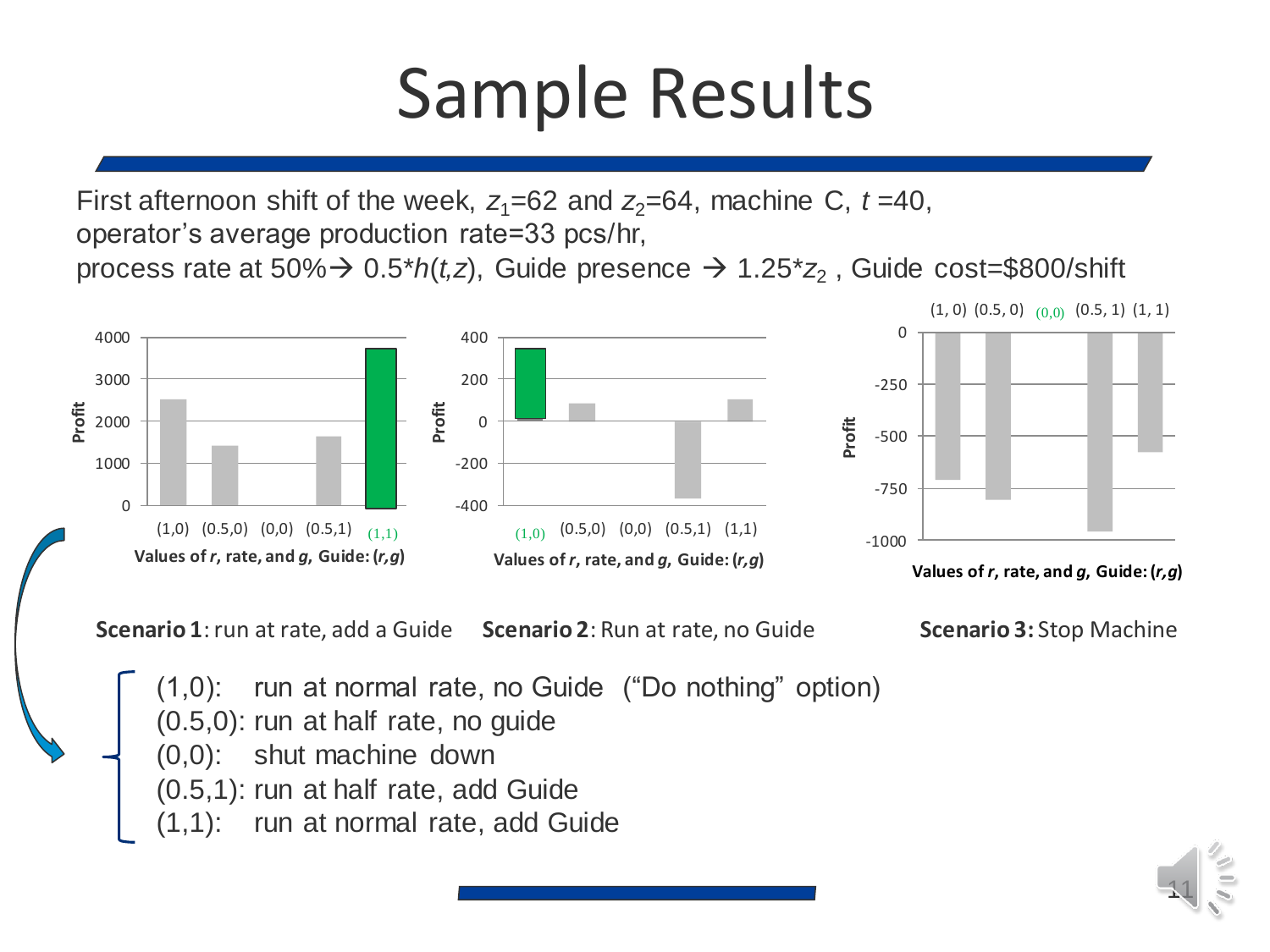# Final thought

Human-related factors can have a significant impact on system performance (both positive and negative).

It is necessary to pay attention to them just as much as focusing on equipment reliability and uptime.